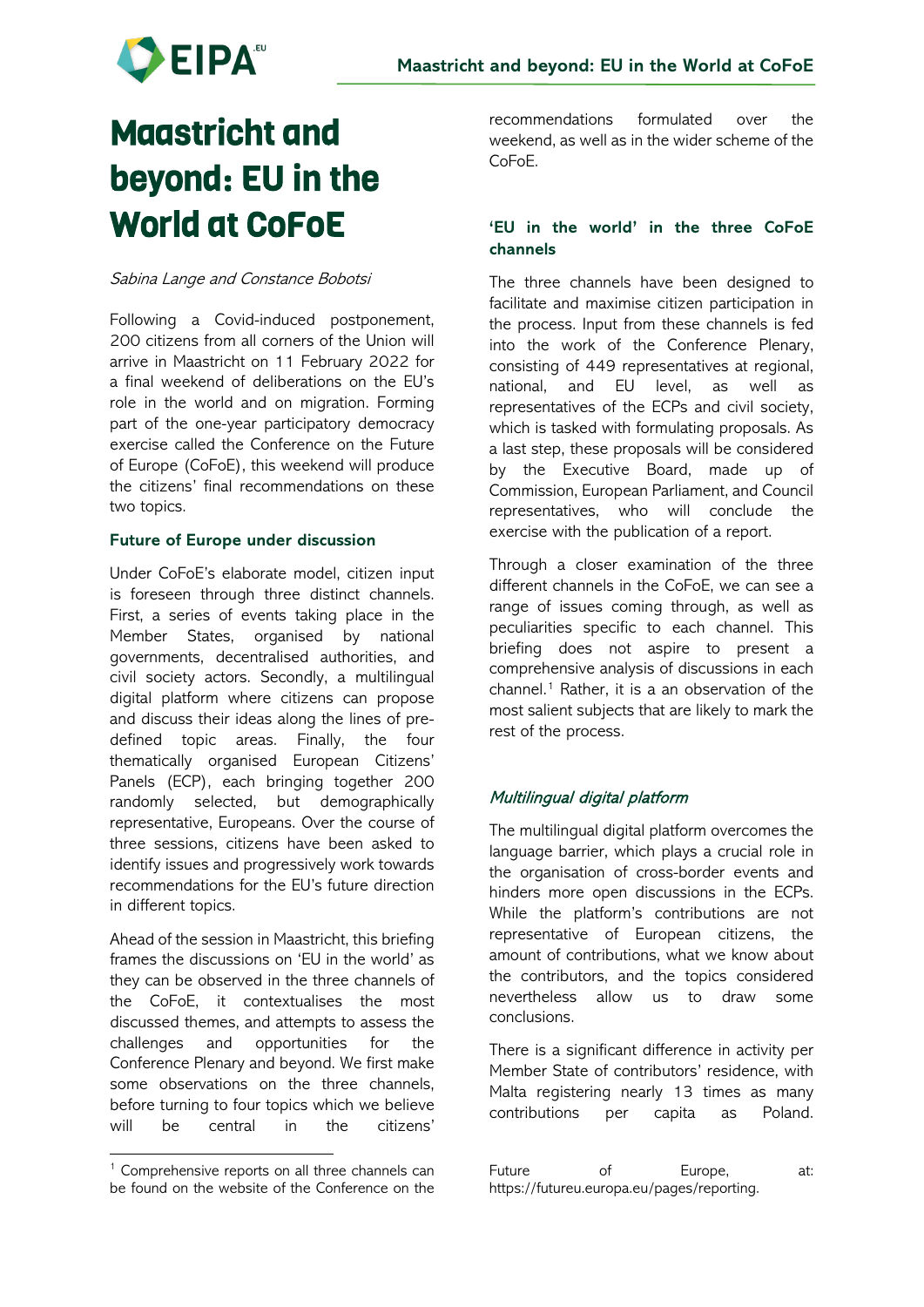

Luxemburgish and Belgian contributions per capita come second and third, allowing for speculation that the 'Brussels bubble' has contributed disproportionally. However, Austrian and Finnish contributions lie only marginally behind.

'EU in the world' is the seventh most discussed topic, out of ten pre-organised topics. Far from the top of contributors' concerns, it nonetheless marked a surge in contributions following August's events in Afghanistan, with many calling for a more united, capable, visible and autonomous EU role in the world. More concretely, many ideas touch on values and tools (most prominently the idea of creating a European army) and ways of taking decisions. The open and non-moderated nature of the platform allows for some divergence from the other channels' patterns. Most notably, we see more space dedicated to the questions of enlargement and the role of the European Parliament in decision-making procedures, perhaps giving some justice to the 'Brussels bubble' speculation.

## Events organised across the EU

The main characteristic of events organised at national level and below is the variety in practices. While the organisation of some sort of conference by national or regional authorities emerged as a uniform practice, some Member States went as far as organising full-blown citizens' consultations. A number of transnational events also took place, not only between neighbouring states, but also in lessexpected combinations, such as between Lithuania and Italy, or Croatia and Spain.

In addition to governmental initiatives, universities and civil society organisations were particularly active in organising events around CoFoE. Although public discourse in many countries was dominated by issues other than external action, we nonetheless see diverse issues being discussed around the EU, mirroring national interest in different issues and regional priorities. As such, Spanish discussions addressed EU-Latin America relations, as those in Greece highlighted Euro-Mediterranean cooperation, while French

citizens largely focused on EU defence structures, and citizens in the German consultation identified sustainability in trade as a top concern in EU external action. However, one main challenge common to most events organised at the level of the Member States is their format: with most of them being panel discussions of experts and/or politicians, there is little space for (effective) citizen input.

# European Citizen Panels

In order to more effectively address the issues at hand, each topic within an ECP has been broken down into component issues called 'streams' and smaller working groups called 'sub-streams'. In the first session of ECP4, citizens identified three streams on EU in the world, which structured debates in the second session, when they produced 'orientations' in eight thematic sub-streams. On the basis of these orientations, citizens will be asked to prepare and vote on concrete recommendations in the Panel's final session in Maastricht. Here, it must be noted that substreams are not representative, each comprising about 10 citizens from a maximum of four countries. Such factors need to be taken into account when examining the orientations produced in the second session of ECP4, especially considering the different priorities observed in national contexts above. The next section will elaborate on key ideas raised in the three channels, with particular emphasis on ECP4.

## **Four issues to watch out for**

The breadth of issues considered reflects the variety of experiences and interests of European citizens. Despite varying degrees of salience based on the various channels, location and timing of discussions, we propose four major issues under the umbrella of 'EU in the world' to keep an eye on in the rest of this process: values-based external action, security and defence, decision-making and enlargement. In the following paragraphs we present the debates on these issues and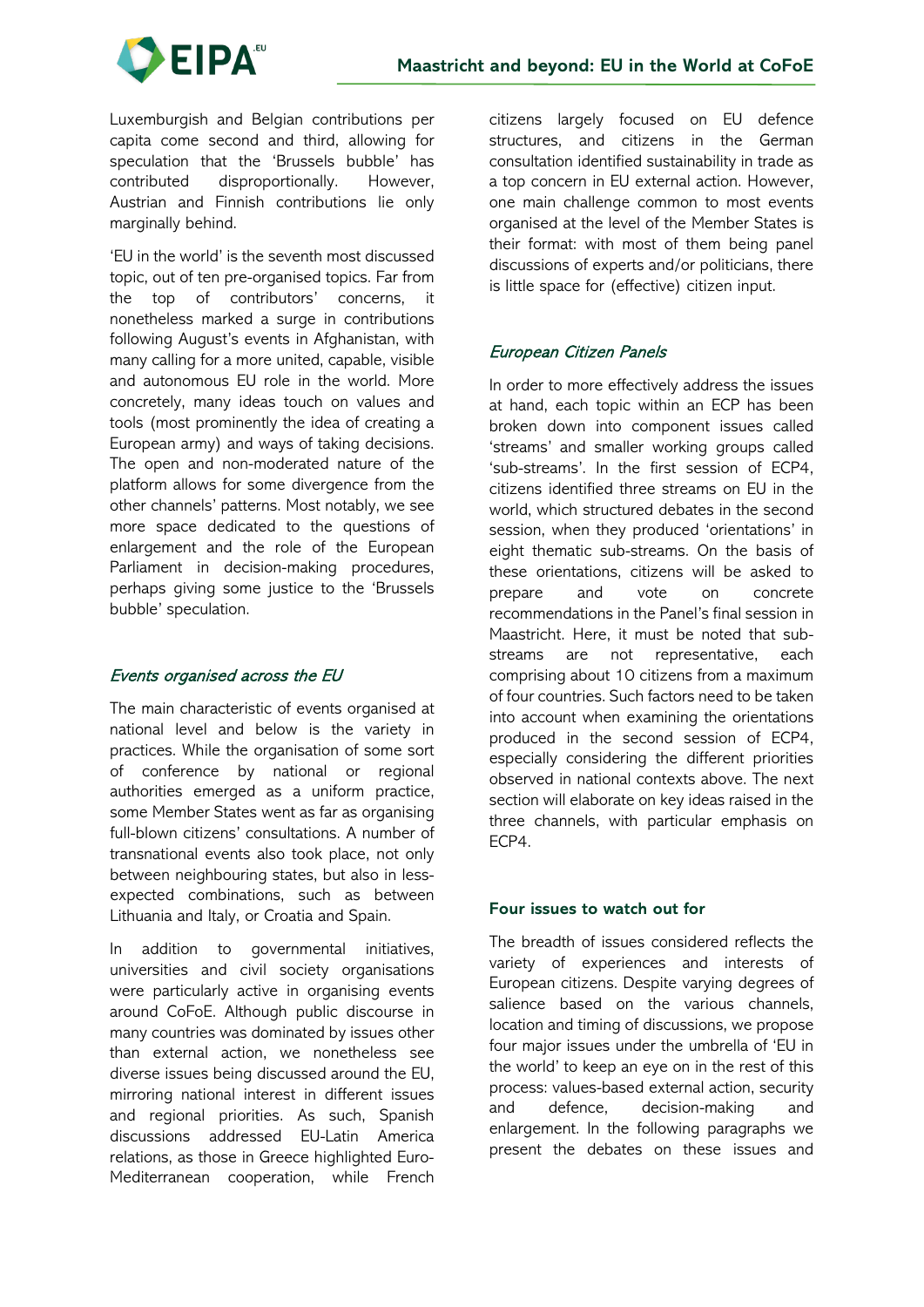



consider the bearing they might have on the remainder of the CoFoE.

## Values-based external action

Arguably the issue attracting the most attention across all channels is the question of valuesbased external action. Primarily encompassing debates on the EU's (commercial) relations with other actors, it more generally addresses the EU's global role as a normative power. A key point of this discussion is the reduction of dependence, which is seen not only as a goal in itself, but also as a way to assume a principled stance to external action.

Citizens seek to ensure that all steps of supply chains conform to environmental, human rights, and labour standards by binding the EU's trade practices to such norms. Ideas coming out of the second session of ECP4 include increased support for EU-based supply chains and businesses, using ethical considerations as a compass for commercial relations at the level of business and consumers but also by creating special tariffs for non-compliers, and tackling the environmental effects of activity in the EU on third countries (for example emissions and waste).[2](#page-2-0) Such ideas are also echoed at national level and on the platform.[3](#page-2-1) Interestingly, citizens have also called out the EU and its Member States for not always adhering to the values they are preaching, which undermines credibility in external action.

We can expect these policy-level issues to have a central role in ECP4's recommendations and to find relatively fertile ground in Brussels as part of the EU's quest for strategic autonomy, a geopolitical role, and reinforced trade and foreign policy instruments.

## Security and defence

The idea of creating a common European army was posted on the multilingual digital platform even before the official launch of the Conference, and has generated the most endorsements under the topic and 200 comments in nine months. ECP4's sub-stream on security and defence echoed this sentiment in the Panel's second session, calling for a European army to supplement NATO structures and to allow the EU to 'pursue specific (European) security policy interests independent from NATO'. While interactions on the EU's security and defence on the platform and in ECP4 are dominated by the concept of an EU army, national events principally discuss global, regional, and neighbourhood security concerns more broadly.

The EU's security review, which has been conducted following the June 2020 tasking by the European Council under the label of 'Strategic Compass', has contributed to this heightened attention to the EU's security and defence. Amidst imminent threats to the European security order and conscious of the need for support for the ambitious plans ahead, EU and national politicians have widely discussed the European security architecture and European defence capabilities, further inducing media attention.

While Member States broadly support 'a high level of ambition for our security and defence agenda' [4](#page-2-2) at 'the most dangerous moment of the post-Cold War period', in the words of HR Borrell,<sup>[5](#page-2-0)</sup> there is a clear dissonance between calls for a European army in the context of the CoFoE on the one hand and the more limited ambition of the Strategic Compass to 'strengthen our security and defence policy'[6](#page-2-1) on the other.

# Decision-making in EU foreign policy

Institutional questions as such are traditionally discussed in the closed circles of decisionmakers and the expert community. However,

<span id="page-2-0"></span><sup>2</sup> All orientations of ECP4 can be found in the Session 2 Report.

<span id="page-2-1"></span><sup>&</sup>lt;sup>3</sup> See the Polish and [German](https://futureu.europa.eu/assemblies/citizens-panels/f/301/) national panel reports and [this idea](https://futureu.europa.eu/processes/EUInTheWorld/f/16/proposals/13844) on the platform.

<span id="page-2-2"></span><sup>4</sup> See Council document 13638/1/21 of 6 January 2022.

<sup>&</sup>lt;sup>5</sup> Speech by Josep Borrell at ['Europe in Danger'](https://eeas.europa.eu/headquarters/headquarters-homepage/110084/%E2%80%9Ceurope-danger-what-next-eu-security-and-defence%E2%80%9D-speech-high-representativevice-president_en) event on 25 January 2022.

<sup>6</sup> Council document 13638/1/21 of 6 January 2022.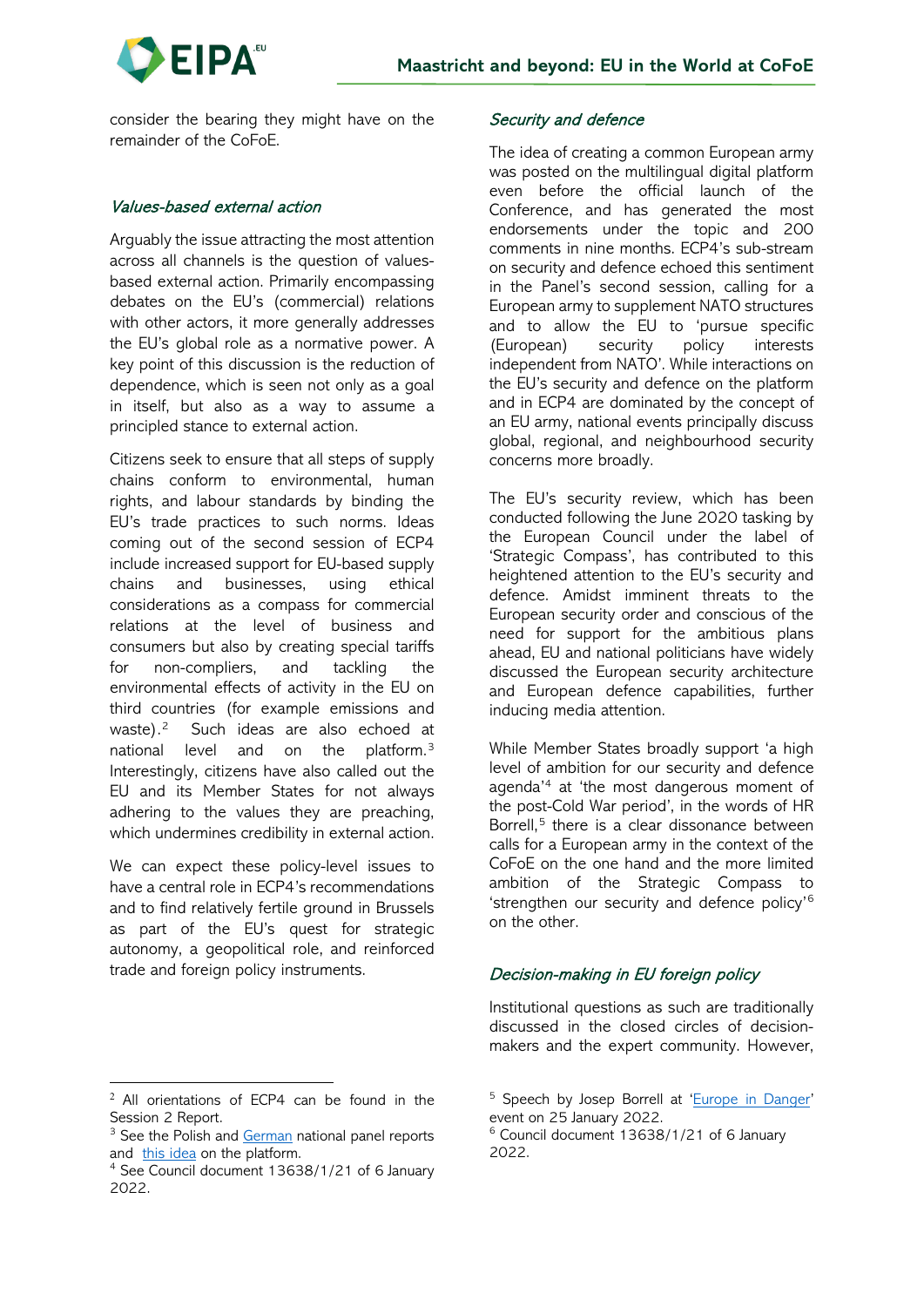

the question of how the EU takes decisions in foreign policy has received significant attention in all three channels of the CoFoE. Concretely, the threshold required to adopt a common approach on a foreign policy matter in the Council (currently unanimity), as well as the role of the European Parliament, have been discussed, with the latter issue chiefly present on the platform.

The discussion in Brussels circles on a move towards qualified majority voting (QMV) in some areas of EU foreign policy has gathered momentum time and again in recent years. Commission President Ursula von der Leyen has proposed introducing QMV for decisions concerning human rights and sanctions,<sup>[7](#page-3-0)</sup> while Mr Juncker's Commission also suggested abandoning unanimity for decisions on civilian Common Security and Defence Policy missions.[8](#page-3-1) Diplomats and politicians have also expressed their frustration over single countries blocking decisions. [9](#page-3-2)

Increased interest in the subject also suggests that mediatised occurrences of individual Member States blocking a common EU approach are leaving a mark among citizens. The discussions on how decisions are taken are clearly linked to calls for a more autonomous, capable, visible and united EU in the world, and display a seemingly universal view that unanimity in foreign policy should be abolished for all but 'some, few, essential and non-urgent matters.'

There is agreement among citizens that different decision-making thresholds should apply to different foreign policy issues, an idea which can be implemented within the current Treaty framework and which resonates with Brussels circles. In contrast, an orientation coming out of the second session of ECP4, which calls for a qualified majority vote for decisions on the accession of new countries, departs from the mainstream elite and expert discourse and also from the current Treaty provision requiring unanimity for accession.

## **Enlargement**

The peculiarity of enlargement is the cleavage between the high levels of interest at national and civil society levels on the one hand, and the notable absence of meaningful discussions in ECP4 on the other. The organisation of events on EU policies involving young Balkan citizens in a number of Member States is an indication that further enlargement is taken as granted in many parts of the Union. Unsurprisingly, enlargement has also been widely discussed as a policy, with contributions on the platform and civil society events being overwhelmingly supportive of Western Balkan countries' accession, [10](#page-3-3) although the Dutch public's view is that an EU expansion should only take place if it brings added value.<sup>[11](#page-3-4)</sup> On the other hand, the ECP's activity on enlargement is rather disappointing: despite there being a dedicated sub-stream for neighbourhood and enlargement, the only orientation coming out of the second session was the aforementioned proposal to move to QMV in enlargement-related decisions. Considering the degree of politicisation of enlargement at national level and the use of unanimity as leverage against accession countries by some Member States, we do not expect the ECP's unconventional idea to be carried over to the next stages of the process.

#### **Conclusions**

The discussions on 'EU in the world' in the three channels of the Conference display immense support for the EU to be a more autonomous, capable, visible and united actor and to develop tools and structures to achieve this. The proposals are both pragmatic and ambitious. Pragmatic in the sense that they concern concrete policy-level proposals cutting across different policies. Ambitious as they often go beyond what seems possible considering institutional preferences and

<span id="page-3-0"></span><sup>&</sup>lt;sup>7</sup> State of the Union Address by President von der [Leyen to the European Parliament Plenary,](https://ec.europa.eu/commission/presscorner/detail/en/SPEECH_20_1655) 16 September 2020.

<span id="page-3-4"></span><span id="page-3-3"></span><span id="page-3-2"></span><span id="page-3-1"></span><sup>&</sup>lt;sup>8</sup> Commission Communication A stronger global actor: a more efficient decision-making for EU

Common Foreign and Security Policy. COM(2018) 647 final, 12 September 2018.

<sup>&</sup>lt;sup>9</sup> E.g. [Cyprus' veto on sanctions on Belarus](https://www.politico.eu/article/eu-foreign-ministers-to-try-to-break-a-deadlock-on-belarus-sanctions/) and [a](https://www.euractiv.com/section/politics/news/diplomat-eu-could-seek-to-bypass-hungary-after-series-of-vetoes/) series of recent vetoes by Hungary.

 $\frac{10 \text{ See } \text{this idea}}{10 \text{ See } \text{this idea}}$  $\frac{10 \text{ See } \text{this idea}}{10 \text{ See } \text{this idea}}$  $\frac{10 \text{ See } \text{this idea}}{10 \text{ See } \text{this idea}}$  on the platform.

<sup>&</sup>lt;sup>11</sup> See the Dutch National Citizens' Panel [Report.](https://prod-cofe-platform.s3.eu-central-1.amazonaws.com/3btwp5xmy8iw9xvokio70d408opn?response-content-disposition=inline%3B%20filename%3D%22SN%204125%202021%20INIT-EN.pdf%22%3B%20filename%2A%3DUTF-8%27%27SN%25204125%25202021%2520INIT-EN.pdf&response-content-type=application%2Fpdf&X-Amz-Algorithm=AWS4-HMAC-SHA256&X-Amz-Credential=AKIA3LJJXGZPDFYVOW5V%2F20220203%2Feu-central-1%2Fs3%2Faws4_request&X-Amz-Date=20220203T151406Z&X-Amz-Expires=300&X-Amz-SignedHeaders=host&X-Amz-Signature=dd49bf2107455dd80b5b6c8564b441679bfb422a30e698456633fb10164f7ec3)